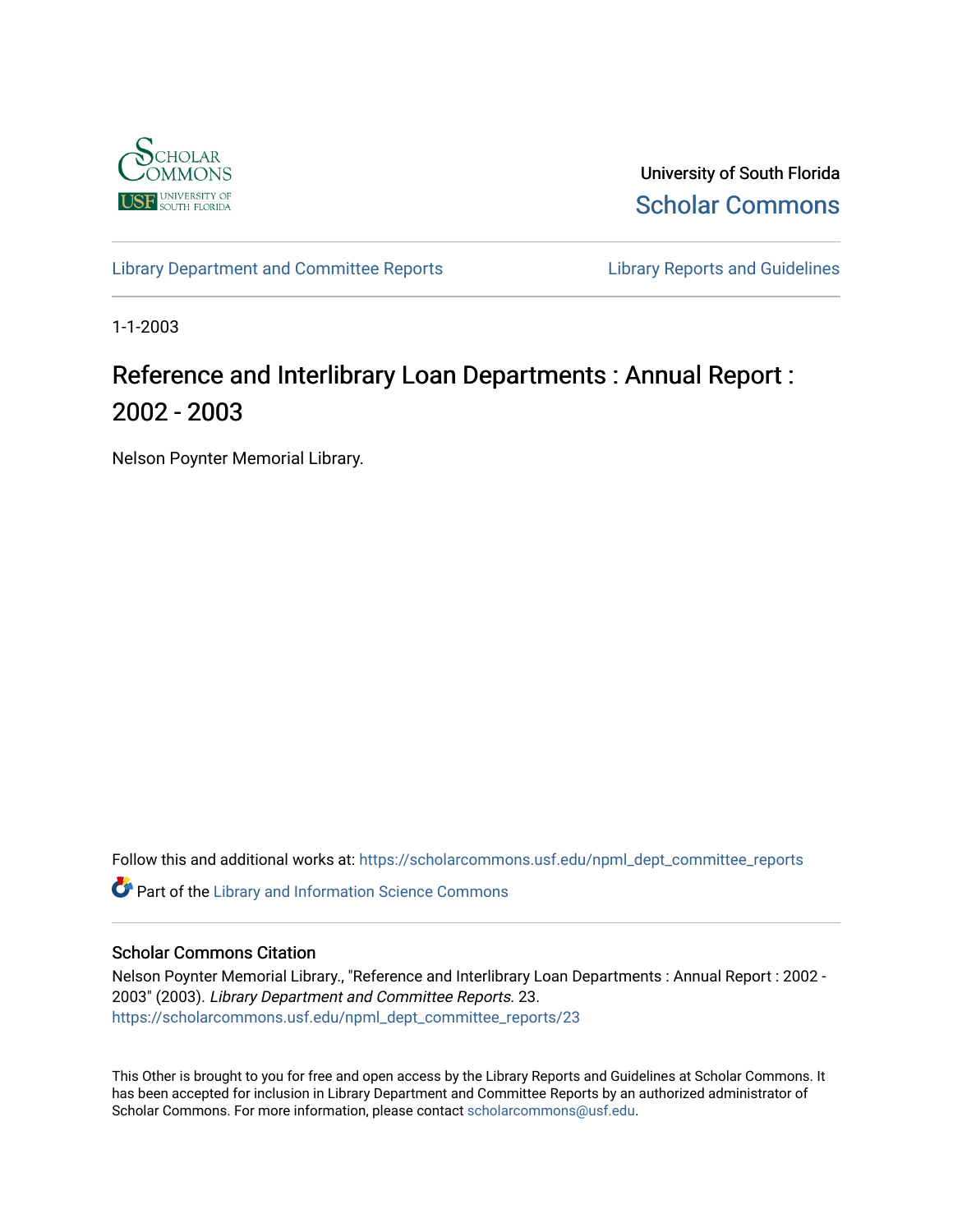## **Annual Review Reference and Interlibrary Loan Departments July 1, 2002 – June 30, 2003**

The 2002/2003 year was exceptionally active for the reference and interlibrary loan departments. Interlibrary loan activity, in particular, was up with increases of 11% in borrowing and 14% in lending. New software upgrades in interlibrary loan allowed materials to be requested more efficiently and staff in this area are now fully trained. This has allowed the department to provide excellent service despite the increase in requests. This is an area that will require additional staffing if activity continues to increase.

The Poynter Library reference librarians have noticed some new trends in our reference activity. Although research and instructional questions still account for approximately half of all the interactions at the reference desk, questions of a technical (software, access, and printing questions) nature appear to be increasing. In a survey conducted during the fall semester, technical questions accounted for 14% of the questions received.

With the increasing number of traditional and lower-level students, there has also been an increased use of the public reference computers, particularly during the daytime hours. To help ensure student access to the machines, a policy change was made to the majority of the public access computers. All of the computers in the main computer area behind the reference desk now require the user to enter a USF netID prior to accessing the computers. In addition to library resources, the computers that require a USF netID are also equipped with Microsoft Office. This has been very beneficial to the students by allowing them to do library research while they are also accessing course materials and writing research papers. To allow our community users access to the USF online catalog and other electronic library resources, a number of machines remain available for open use.

In order to allow additional access to USF librarian expertise, two of the Poynter reference librarians are now providing regular coverage for the USF Libraries chat reference service. Poynter librarians have also been active in the TBLC/CCLA statewide chat service that will begin in the summer of 2003. Poynter Library was accepted as a beta-testing site for this new service and Tina Neville is a member of the Advisory Committee for the statewide reference chat program.

## **Annual activities as they relate to the Poynter Library Goals:**

**Poynter Library Goal #1:** *Provide optimum collections and services to meet the demands of USF St. Petersburg's expanding curriculum and faculty.* **(USF Goal #4)**

• *Develop print, media, and electronic collections to support the lower level general education curriculum.*

**Formatted:** Bullets and Numbering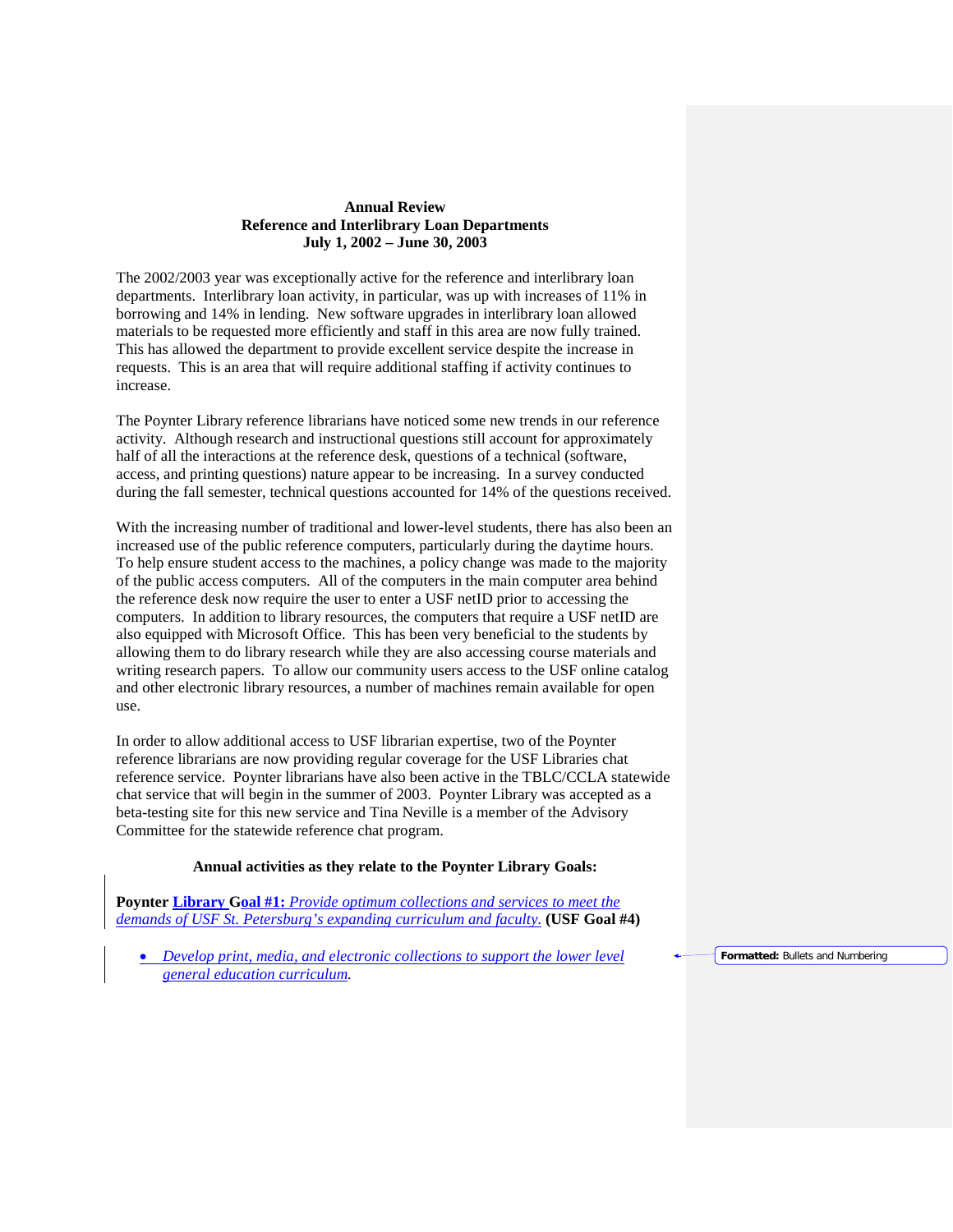Nearly 500 new titles across a wide variety of disciplines have been added to the reference collection during this fiscal year. Particular attention was given to adding titles that would be useful for the newer disciplines and the lower-level courses that are now offered at USFSP. As always, diversity was an important consideration during acquisition of new reference titles with approximately 7% of the new titles directly related to women's studies or ethnicity.

The entire reference collection underwent a major weeding during the summer of 2002. At that time, every reference book was examined for currency and relevance. Many older materials were sent up to the circulating collection and a number of outdated directories were withdrawn. Attempts were made to purchase updated copies of relevant older editions and to fill in gaps in the overall collection. This project has made the reference collection more relevant and efficient for library users.

## • *Achieve library standards for separate SACS accreditation.*

During the fall semester, 153 students participated in an evaluation of reference services. Each student was asked to observe the reference librarian on duty, then ask them a reference question. The students then provided answers to questions regarding the approachability and helpfulness of the librarian. The responses were discussed in a spring library faculty meeting. All Poynter reference librarians participated in the meeting. A number of useful suggestions were made on how to better encourage students to ask questions and how to increase librarian's awareness of new resources and skills. These suggestions will be implemented during the 2003/2004 fiscal year.

## • *…upgraded computer … equipment to take advantage of new teaching technologies.*

During the fall semester, the head of reference kept a sample listing of reference and information questions asked at the reference desk. The questions were analyzed to look for areas that may need improvement. One glaring area of concern was the need for additional software on the library computers. With the increasing use of Blackboard for courses, students need increased access to Word documents and PowerPoint presentations in order to do their course assignments. Since many assignments involve library research, it is more efficient for the students to be able to access library resources and course assignments on the same computers. During the spring semester, Microsoft Office was added to the majority of the public computers in the reference department.

**Poynter Library Goal #2:** *Contribute to the intellectual growth and quality of life of the campus student body.* **(USF Goal #4)**

• *Develop library services, including reference and instruction, appropriate for campus distance learning students.*

Mika Slaughter, formerly a visiting instructor, was hired onto a permanent line in the Fall of 2002. In addition to her other duties, Ms. Slaughter has been charged with developing

### **Formatted:** Bullets and Numbering

#### **Formatted:** Bullets and Numbering

**Formatted:** Bullets and Numbering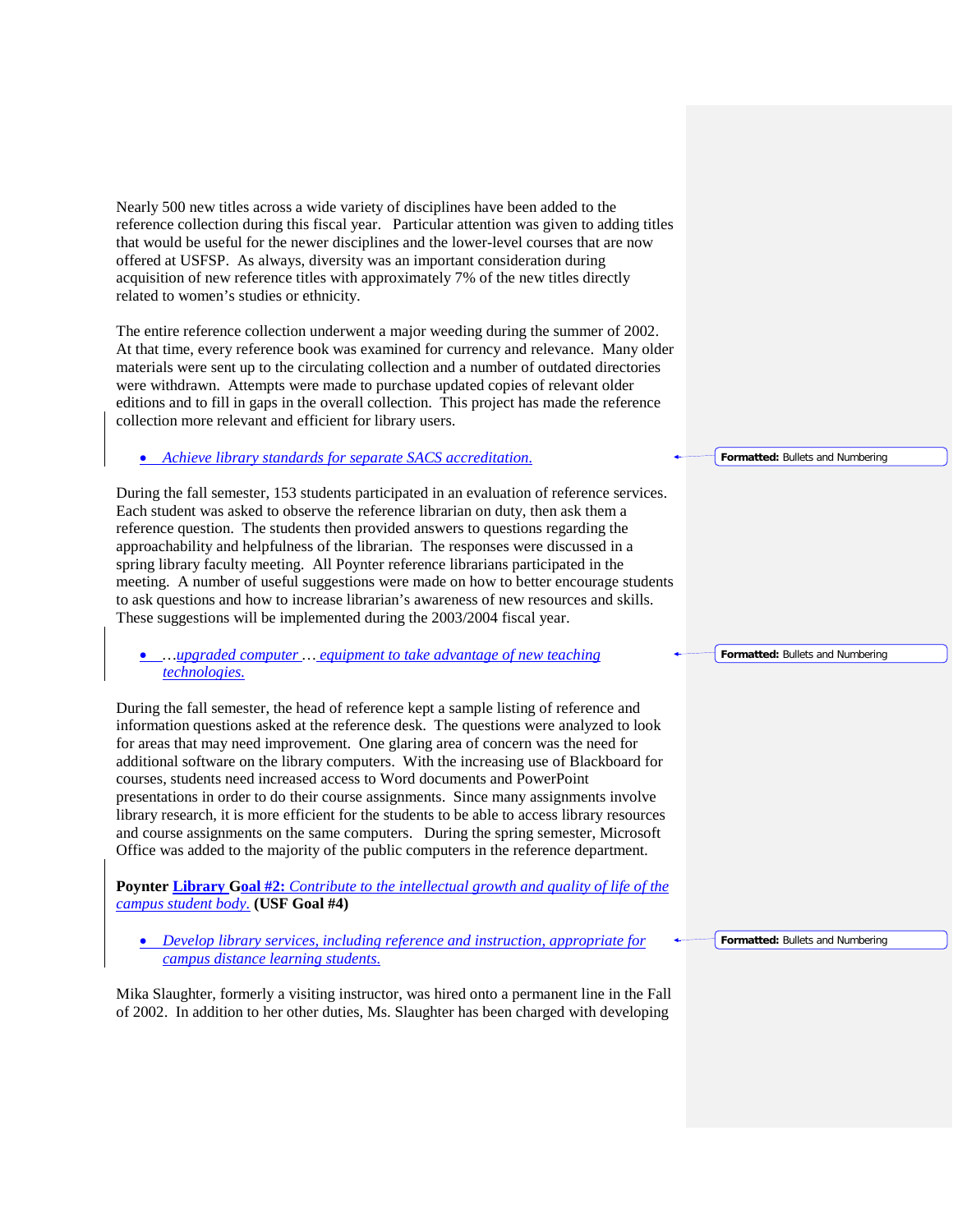services and resources for distance learning students. During the 2002/2003 year, she has created a web site specifically for distance learning students and has been providing library services to distance learners via phone and email. The services have included a RAP session conducted over the Internet.

During the Spring semester, a library instruction session was conducted for a USF class that was taught on the SPC Clearwater campus. Library instruction to off-site locations is an area that may expand in the next few years. Because of the driving time, continuation of this service by current reference staff will put a major stress on local staff. This may be resolved through the addition of a "north campus" librarian or by using chat software that allows co-browsing (such as that used in the TBLC/CCLA project) to provide live instruction to remote locations.

During the 2002/2003 year, the interlibrary loan department also added additional services for distance learners. The ILLiad software system already provides a method for most interlibrary loan articles to be delivered electronically to the student; however, if an article or an interlibrary loan book is sent to the Poynter Library through the mail, the interlibrary loan department will now forward the materials to the student's home address.

## **Poynter Library Goal #3:** *Foster campus-community relationships and increase participation in the intellectual and cultural life of St. Petersburg and Pinellas County.* **(USF Goal #7)**

## • *Strengthen relationships with other Pinellas County libraries and cultural institutions.*

Poynter Library reference librarians are very active in regional library activities. The Poynter Library has been a beta-test site for the new state-wide reference chat service and will be active participants of that new service during the 2003/2004 fiscal year. Several librarians serve on Tampa Bay Library Consortium committees and are regular attendees at local workshops, Suncoast Information Specialist meetings and other events that allow for networking with colleagues.

## • *Create programming and exhibits of interest to community patrons.*

Reference Librarian Mika Slaughter created several outstanding exhibits for the library. An exhibit of Hispanic heritage and history was on display in September 2002. Native American history and culture was highlighted in November 2002 and she created an exhibit for Black History month in February 2003.

## **Suggested Departmental Goals for 2003 / 2004**

Continue outcomes assessment activities for reference and interlibrary loan.

Discuss reference desk relocation and structural changes with the physical plant department to make the reference desk more approachable for users and to make it more ergonomic for reference staff.

**Formatted:** Bullets and Numbering

**Formatted:** Bullets and Numbering